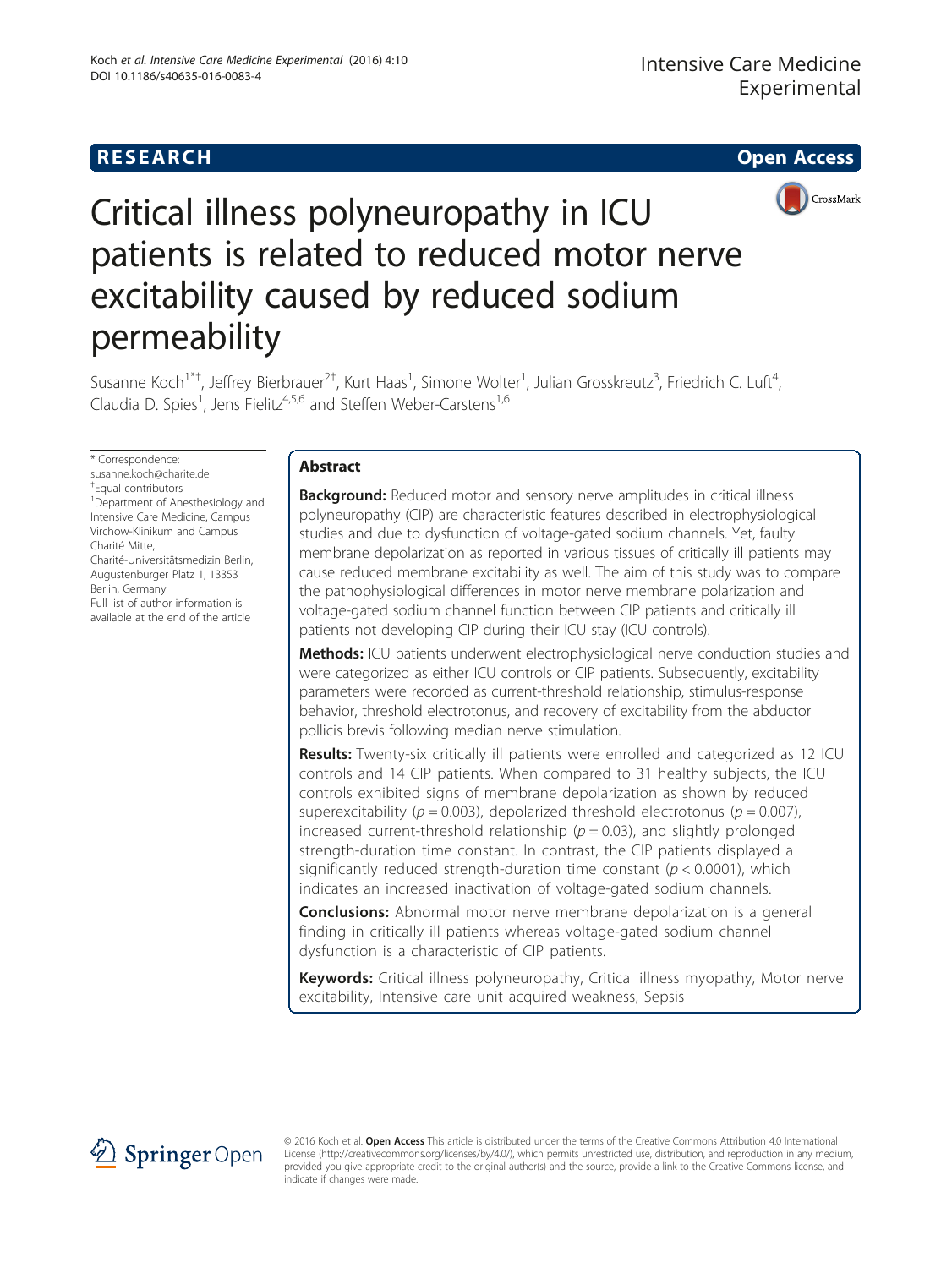#### Background

Critically ill patients with systemic inflammatory response syndrome and multiple organ failure frequently develop muscle weakness due to critical illness myopathy and/ or critical illness polyneuropathy (CIP) [\[1](#page-10-0)]. This weakness is caused by failure of muscle fibers and motor nerves to generate action potentials [\[2](#page-10-0)]. One of the primary affections is loss of membrane excitability [[3, 4](#page-10-0)]. Loss of membrane excitability can either be caused by pathological membrane depolarization or by inactivation of voltage-gated sodium channels. So far, there are no in vivo studies in critically ill patients investigating these mechanisms. In an animal CIP model, inactivation of motor-nerve voltage-gated sodium channels was key in loss of membrane excitability [\[5](#page-10-0)]. On the other hand, faulty membrane depolarization was reported in various tissues of critically ill patients including muscle fibers, monocytes, and platelet mitochondria [\[6](#page-10-0)–[8](#page-10-0)]. Importantly, motorneuron excitability testing showed that CIP patients featured membrane depolarization after their discharge from the ICU [[9\]](#page-10-0). However, membrane polarization in motor nerves of critically ill patients has received less attention. Moreover, the relationship between membrane depolarization and motor-nerve excitability in critically ill patients is poorly defined in general and particularly in CIP patients. This study tested the hypothesis that membrane depolarization is a general feature of critically ill patients, whereas inactivation of voltage-gated sodium channels is related to loss of membrane excitability in CIP patients, developing muscle weakness.

## Methods

The institutional review board of the Charité approved this study (ISRCTN77569430), and written informed consent of legal proxies was obtained. We screened ICU patients requiring mechanical ventilation on three of five consecutive days within the first week. Conventional nerve conduction studies were performed within 14 days by portable 2- Channel Keypoint Medtronic equipment (Skovlunde, Denmark) [[1\]](#page-10-0). We performed sensory and motor nerve conduction studies using surface electrodes as follows: sensory nerve conduction velocity and sensory nerve action potentials of the sural nerve/ median nerve followed by motor nerve conduction velocity and compound muscle action potential after nerve stimulation of the median/peroneal/tibial nerve (neCMAP). Nerve conduction studies were categorized according to the normal values of the neurophysiological laboratory of the Charité. Electromyography was performed to assess spontaneous activity using concentric needle electrodes in the extensor digitorum communis muscle and tibialis anterior muscles. To assess compound muscle action potential after direct muscle stimulation (dmCMAP), we placed a conventional stimulating surface electrode longitudinally over the muscle fibers just proximal to the distal tendon insertion. For recordings of dmCMAP, we used disposable concentric needle electrodes (length 25 or 37 mm; diameter 0.46 mm) and stimulated the muscle with gradually increasing strength (from 10 to 100 mA) using pulses of 0.1 ms in a duration delivered at 1 Hz. The recording electrode was placed 15–50 mm proximal to the stimulating electrode, guided by a muscle twitch. If there was no twitch visible, the recording electrode was placed in four different directions in order not to miss small amplitudes. In cases were no responses were obtained, the muscle was assumed to be inexcitable. The responses evoked were measured peak to peak. Muscle fiber action potentials were recorded using filter settings between 500 Hz and 10 kHz. Whenever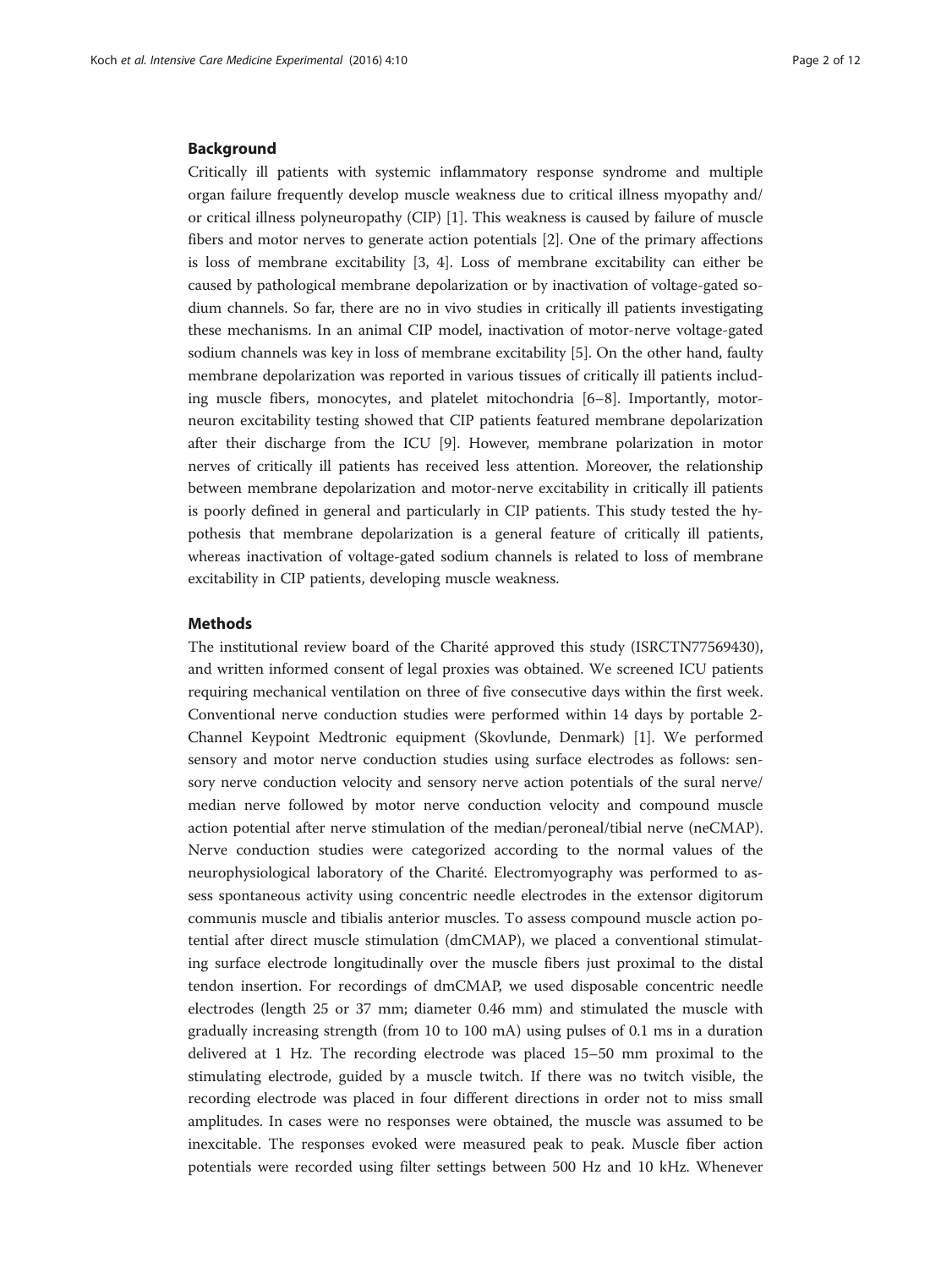possible, we examined the tibialis anterior muscle in the lower limb and the extensor digitorum communis muscle in the upper limb. Critical illness myopathy was diagnosed according to standard criteria, including a dmCMAP of less than <3 mV [\[10](#page-10-0)]. CIP was diagnosed according to standard criteria, including reduced motor and sensory nerve amplitudes [[10](#page-10-0)]. Pathological spontaneous activity and reduced neCMAP were classified as unspecific and unable to differentiate between myopathy or neuropathy since it is a typical finding in both features. Patients without any pathologic features in electrophysiological testing consistent with myopathy or polyneuropathy were classified as ICU control.

Patients featuring isolated CIM were not further evaluated. All CIP patients presented critical illness myopathy criteria in electrophysiological assessment as well. Limb temperature was kept at >32 °C during electrophysiological exams and during the excitability test.

An automated protocol (Threshold tracking; Qtrac version 28/10/2009; Institute of Neurology, Queen Square, London, TRONDF) was used to measure excitability parameters (current-threshold relationship, stimulus-response relationship, threshold electrotonus, and recovery of excitability) within 7 to 10 days after ICU admission [[11](#page-10-0)]. This multiple excitability protocol assesses motor-nerve threshold following different conditioning stimuli [\[12\]](#page-10-0). The median nerve was stimulated with surface electrodes at the wrist, and motor action potentials were recorded from the abductor pollicis brevis muscle.

- (1) The current-threshold relationship (I/V) was measured with 1-ms pulses following sub-threshold polarizing currents of a 200-ms duration, which were altered in steps of 10 % between +50 % (depolarizing) and −100 % (hyperpolarizing) of the control threshold.
- (2) Stimulus-response relationship was generated using current impulses of 0.2 and 1 ms. The peak 1-ms response was used to calculate the target response (set at 40 % of the supramaximal CMAP response). The ratio between stimulus-response curves of both stimuli was used to calculate rheobase and strength-duration time constant  $(SD_{tc})$ .
- (3) Threshold electrotonus (TE) was measured by altering nerve excitability using prolonged sub-threshold polarizing currents of 100 ms duration set at 40 % of the control threshold currents and is defined as threshold changes occurring in response to sub-threshold depolarizing and hyperpolarizing pulses [[7,](#page-10-0) [8\]](#page-10-0). Finally, TE will pass a phase of sub-excitability following the depolarizing conditioning current ( $=TEd^{40}$  (undershoot)) and a phase of superexcitability following the hyperpolarizing conditioning current (=TEh40 (overshoot)).
- (4) The recovery of excitability following a supramaximal conditioning stimulus was tested at 18 conditioning test intervals, decreasing from 200 to 2 ms in geometric progression.

Excitability parameters of critically ill patients were matched with data assessed in 31 healthy subjects (age  $36 \pm 9.5$  years).

Data analysis has been carried out by QtracP software (Qtrac version 28/10/2009; Institute of Neurology, Queen Square, London), additionally using the modeling software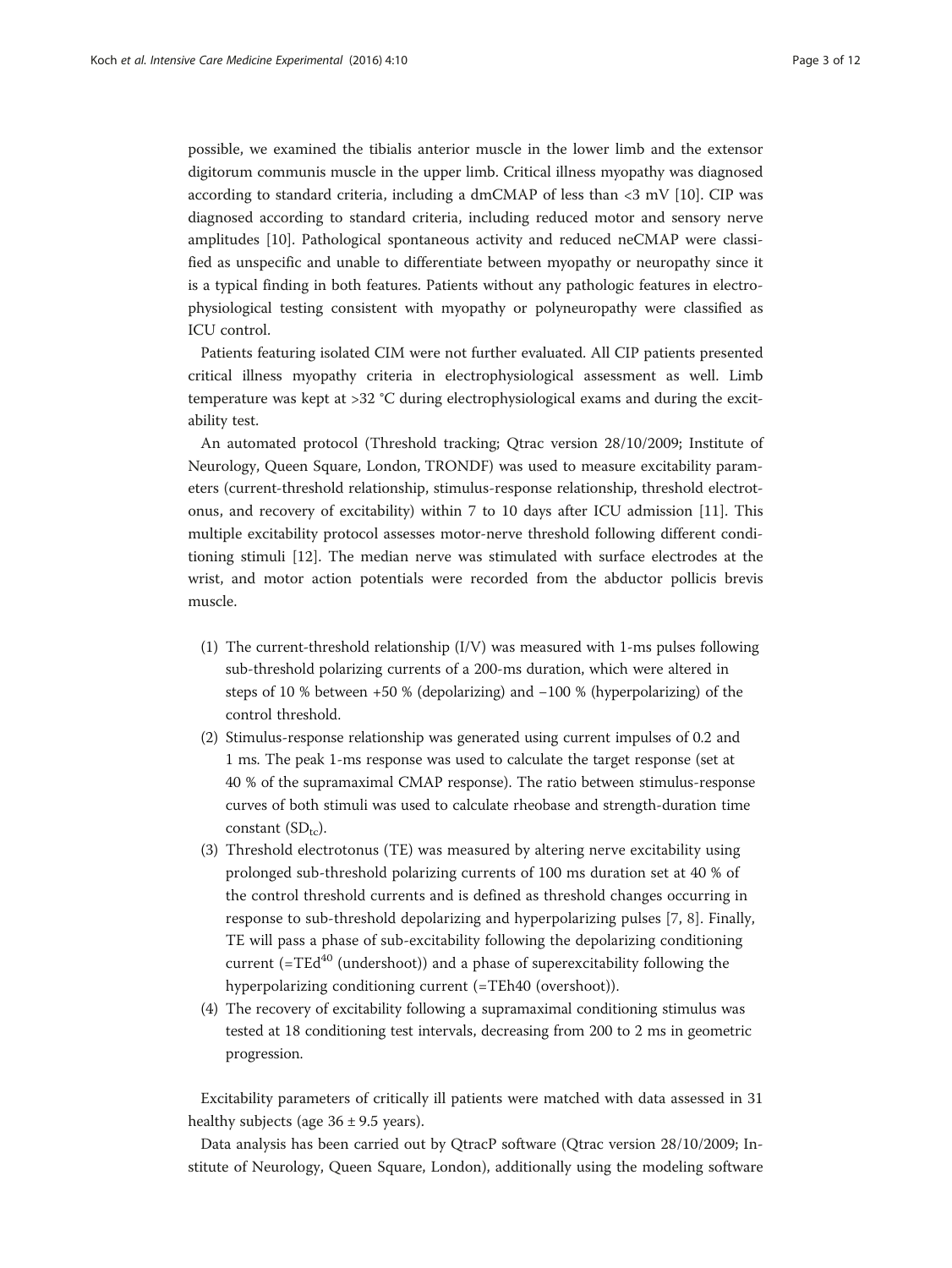"MEMFIT" included in the QtracP software by Bostock and colleagues to simulate the threshold tracking data [\[13](#page-10-0)–[15\]](#page-10-0). Lab results were recorded during threshold tracking assessments in the ICU. Potassium administration over the first 2 weeks was averaged as means per day.

Physical examination of muscle strength was conducted using the Medical Research Council (MRC) score (range:  $0 =$  no muscle contraction to  $5 =$  normal strength) at ICU discharge [\[16](#page-11-0)]. Whenever possible, we examined three muscles in each limb, including the triceps, biceps brachii, and extensor digitorum muscles in the upper limbs and rectus femoris, the tibialis anterior as well as the gastrocnemius muscles in the lower limbs, respectively. In case of hindered circumstances (e.g., unilateral or central paresis, bone fractures, or fixateur externe), the affected muscles where not included in our MRC results. MRC scores are presented as average muscle strength of the muscles examined.

Statistical analysis tests were computed by SPSS, Version 19, Copyright© SPSS, Inc., Chicago, IL 60606, USA. We conducted non-parametric tests using the Mann-Whitney test for two independent samples, Kruskal-Wallis test for three or more independent samples, and Fisher's test (chi-square test) for qualitative data. In case of small samples, greater differences in sample sizes, large but unbalanced groups, data sets containing ties, or sparse data, tests were carried out in an exact version. For analysis of correlations between lab parameters and excitability, we used the Spearman correlation coefficients.

## Results

Eight hundred seventy-four mechanically ventilated patients with a Sequential Organ Failure Assessment (SOFA) score ≥8 for three consecutive days in the first 5 days on ICU were screened in this prospective observational study. Eight hundred forty-one patients did not meet the inclusion criteria, and four patients were excluded from further analysis since they featured isolated CIM (Fig. [1\)](#page-4-0). We enrolled and classified 26 ICU patients as either ICU controls ( $n = 12$ ) or CIP patients ( $n = 14$ ). Patient's characteristics are shown in Table [1.](#page-4-0) Muscle strength was significantly reduced in the CIP patients compared to the ICU controls  $(p = 0.01)$  $(p = 0.01)$  (Table1).

Significant differences of excitability parameters (Table [2](#page-5-0)) between the ICU controls and healthy subjects [reduced: superexcitability %, ( $p = 0.003$ ); TEd $_{(10-20ms)}^{40}$ , ( $p = 0.007$ );  $S2^{40}$  accommodation, ( $p = 0.006$ )] indicated membrane depolarization in the ICU controls. When compared to the healthy subjects, the CIP patients showed a different pathology [reduced: superexcitability %, ( $p < 0.0001$ );  $\text{TEd}_{(10-20\text{ms})}^{40}$ ; ( $p < 0.0001$ );  $\text{S2}^{40}$  accommodation, ( $p < 0.0001$ ); TEh $_{(10-20 \text{ ms})}^{40}$ , ( $p = 0.028$ ); late sub-excitability, ( $p < 0.0001$ );  $SD_{\text{tc}}$ , ( $p < 0.0001$ ), which coincides with an inactivation of voltage-gated sodium channels. Significant differences between the ICU controls and the CIP patients were observed for  $SD_{tc}$  ( $p = 0.03$ ) and TEd40<sub>(10–20ms)</sub> ( $p = 0.002$ ); S2<sup>40</sup> accommodation ( $p =$ 0.021) (Fig. [2a](#page-7-0), [b\)](#page-7-0).

In the CIP patients, pCO<sub>2</sub> (46.4 ± 9.8 versus  $36.7 \pm 4.8$  mmHg; p = 0.009), HCO<sup>3</sup>  $(29.4 \pm 6.2 \text{ versus } 23.8 \pm 2.5 \text{ mmol/l}; p = 0.031)$ , and lactate  $(12.6 \pm 4.8 \text{ versus } 8.1 \pm 1.5 \text{ m})$ 2.6 mg/dl;  $p = 0.006$ ) levels were significantly higher than in those of the ICU controls. Regarding all ICU patients, elevated  $pCO_2$  ( $p = 0.007$ ) and lactate ( $p = 0.016$ ) levels were significantly correlated with membrane depolarization [reduced TEd<sub>(10–20 ms</sub>),  $S2^{40}$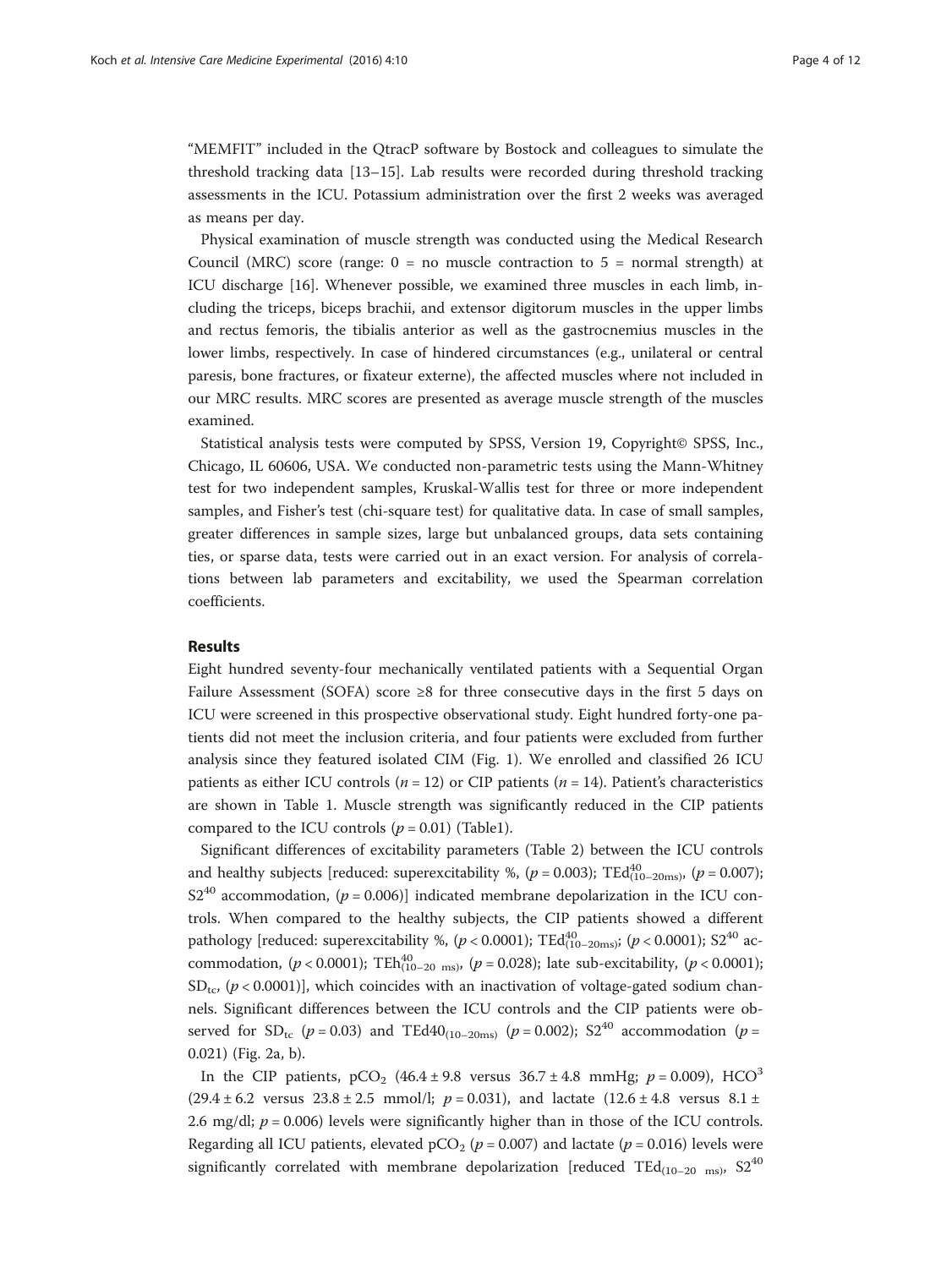<span id="page-4-0"></span>

| <b>Table 1</b> Clinical characteristics |  |
|-----------------------------------------|--|
|-----------------------------------------|--|

|                                                          |                | ICU controls ( $n = 12$ ) CIP patients ( $n = 14$ ) p value |       |
|----------------------------------------------------------|----------------|-------------------------------------------------------------|-------|
| Age (years)                                              | 48.4 (11.4)    | 53.2 (14.8)                                                 | 0.193 |
| Gender (m/f)                                             | 8/4            | 11/3                                                        | 0.66  |
| BMI ( $kg/m2$ ) on admission                             | 29.6(4.4)      | 27.0(4.7)                                                   | 0.25  |
| Diagnosis on admission:                                  |                |                                                             |       |
| ALI/ARDS                                                 | $\mathfrak{D}$ | 10                                                          | 0.011 |
| Sepsis                                                   |                | 2                                                           |       |
| Intracranial bleeding                                    | 7              |                                                             |       |
| Multiple trauma                                          | 2              |                                                             |       |
| Severe cardiac dysfunction/after resuscitation           |                |                                                             |       |
| SAPS-II on admission                                     | 39.9 (14.5)    | 56.4 (17.8)                                                 | 0.027 |
| SOFA max. within ICU stay                                | 11.4(4)        | 13.2(3.9)                                                   | 0.179 |
| MRC score (mean of 12 muscles assessed) at ICU discharge | 4.7(0.4)       | 3.1(0.2)                                                    | 0.01  |
| ICU survival (yes/no)                                    | 11/1           | 8/5                                                         | 0.16  |
| ICU length of stay (days)                                | 27.3 (10.8)    | 42.2 (30.5)                                                 | 0.347 |

p value compares ICU control patients versus CIP patients, (Mann-Whitney U/Fischer's exact test). Values are shown as mean (SD) or as absolute numbers/%

BMI body mass index, ARDS acute respiratory distress syndrome, ALI acute lung injury, SAPS-II simplified acute physiology score, SOFA Sequential Organ Failure Assessment, MRC medical research council, ICU length of stay intensive care unit length of stay.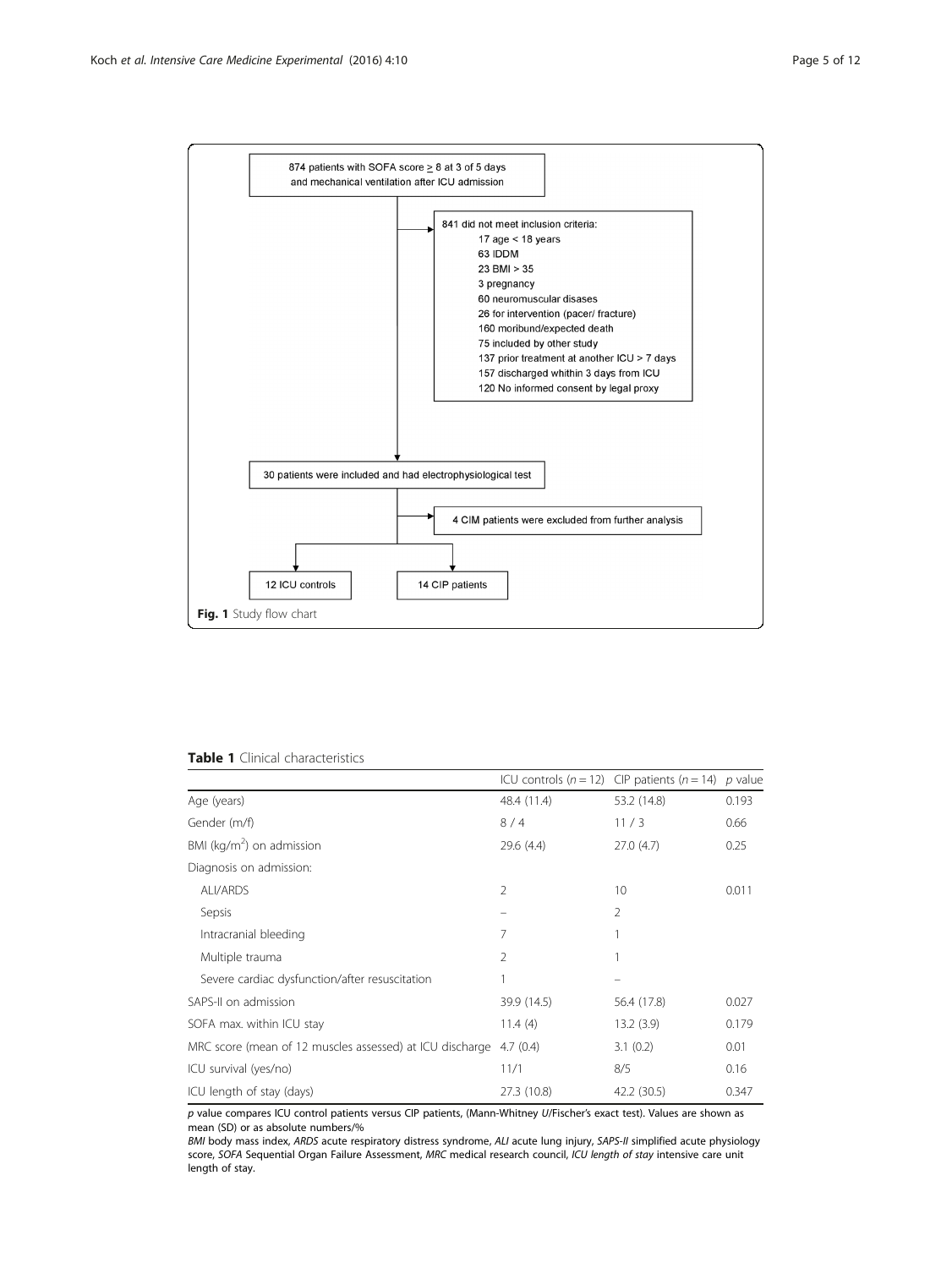|                                         | Healthy subjects<br>$(n = 31)$ | ICU controls<br>$(n = 12)$ | CIP patients<br>$(n = 14)$ | $p^a$ value | $p^{\rm b}$ value | $p^c$ value |
|-----------------------------------------|--------------------------------|----------------------------|----------------------------|-------------|-------------------|-------------|
| Temperature °C                          | 33.94 (1.3)                    | 34.5(1.8)                  | 34.8(1.5)                  | 0.399       | 0.075             | 0.705       |
| (1) Current/threshold relationship      |                                |                            |                            |             |                   |             |
| Resting I/V slope                       | 0.58(0.01)                     | 0.66(0.04)                 | 0.63(0.03)                 | 0.03        | 0.239             | 0.728       |
| Minimum I/V slope                       | 0.26(0.01)                     | 0.28(0.02)                 | 0.26(0.02)                 | 0.536       | 0.781             | 0.406       |
| Hyperpol. I/V slope                     | 0.4(0.01)                      | 0.31(0.05)                 | 0.44(0.08)                 | 0.225       | 0.263             | 0.079       |
| (2) Stimulus response/strength duration |                                |                            |                            |             |                   |             |
| Stimulus 50 % (mA)                      | 4.66(0.27)                     | 5.52 (1.06)                | 8.6(1.21)                  | 0.282       | 0.001             | 0.075       |
| SD <sub>tc</sub> (ms)                   | 0.51(0.02)                     | 0.56(0.08)                 | 0.4(0.07)                  | 0.759       | < 0.0001          | 0.03        |
| Rheobase (mA)                           | 3.07(0.22)                     | 3.97(0.58)                 | 6.1(0.87)                  | 0.081       | 0.002             | 0.095       |
| Stimulus-response slope                 | 6.39(0.29)                     | 4.51(0.51)                 | 4.61(0.38)                 | 0.004       | 0.003             | 1           |
| (3) Threshold electrotonus (%)          |                                |                            |                            |             |                   |             |
| $TEd_{(10-20 \text{ ms})}^{40}$         | 69.97 (1.69)                   | 64.8 (2.04)                | 44.7 (11.1)                | 0.007       | < 0.0001          | 0.002       |
| TE $h_{(10-20 \text{ ms})}^{40}$        | $-74.15(1.76)$                 | $-76.92(2.67)$             | $-66.65(3.74)$             | 0.841       | 0.028             | 0.051       |
| S2 <sup>40</sup> accommodation          | 24.99 (1.03)                   | 20.1(1.33)                 | 14.77 (1.97)               | 0.006       | < 0.0001          | 0.021       |
| TEd(90-100 ms)                          | 45.19 (1.5)                    | 43.59 (1.64)               | 44.29 (2.58)               | 0.123       | 0.17              | 0.932       |
| $T Eh^{40}_{(90-100 \text{ ms})}$       | $-123.42(3.37)$                | $-121.91(8.76)$            | $-110.96(7.61)$            | 0.862       | 0.222             | 0.379       |
| TEh <sup>40</sup> overshoot             | 15.88 (0.84)                   | 14.64 (1.42)               | 9.39(1.12)                 | 0.342       | < 0.0001          | 0.004       |
| TEd <sup>40</sup> undershoot            | $-18.75(0.74)$                 | $-17.93(1.38)$             | $-11.58(1.64)$             | 0.752       | 0.001             | 0.009       |
| (4) Recovery of excitability            |                                |                            |                            |             |                   |             |
| RPR (ms)                                | 3.06(0.08)                     | 2.98(0.45)                 | 3.06(0.18)                 | 0.874       | 0.8               | 0.968       |
| Superexcitability (%)                   | $-25.69(1.09)$                 | $-17.13(2.74)$             | $-14.39(2.05)$             | 0.003       | < 0.0001          | 0.403       |
| Superexcitability at 7 ms               | $-23.92(1.19)$                 | $-15.7(2.41)$              | $-11.05(1.8)$              | 0.001       | < 0.0001          | 0.12        |
| Superexcitability at 5 ms               | $-26.4(1.17)$                  | $-17.3$ (2.85)             | $-14.46(2.26)$             | 0.004       | < 0.0001          | 0.501       |
| Sub-excitability (%)                    | 14.78 (0.91)                   | 11.8(1.7)                  | 9.04(0.92)                 | 0.114       | < 0.0001          | 0.106       |

#### <span id="page-5-0"></span>Table 2 Excitability parameters

Values are given as mean  $\pm$  SE

<sup>a</sup>Healthy subjects versus ICU control

**bHealthy subjects versus CIP patients** 

<sup>c</sup>ICU control versus CIP patients

accommodation] (Table [3/](#page-7-0)Fig. [2c\)](#page-7-0). On average, the mean KCl administration was 131 mmol/l in ICU controls and 161 mmol/l in CIP patients (Additional file [1](#page-9-0): Table S2). CIP showed a statistically significant negative correlation between reduced sub-excitability and elevated KCl administration. In contrast, ICU controls showed a direct correlation between increased sub-excitability and elevated KCl administration (Fig. [2c](#page-7-0)).

To help interpret these different changes in critically ill patients, we ran the modeling software MEMFIT included in the QtracP software [[12](#page-10-0)]. Using MEMFIT, sodium currents of motor axons were modeled using the voltage clamp data of Schwarz and colleagues [[13\]](#page-10-0). Further empirical parameter adjustments were made to improve the fit of recovery of excitability,  $SD_{tc}$ , TE, and current-threshold-relationship in the healthy controls [\[14\]](#page-10-0). We ran MEMFIT to get the best fit of data recorded in the ICU controls and the CIP patients. Excitability measurements of ICU controls where best modeled by a two fold increase of fast K+ currents (Additional file [2](#page-9-0): Figure S1/Table [4](#page-8-0)), whereas in the CIP patients, the differences in comparison to healthy controls were best modeled by a twofold reduction of Na+ permeability (Additional file [3:](#page-10-0) Figure S2/Table [4](#page-8-0)).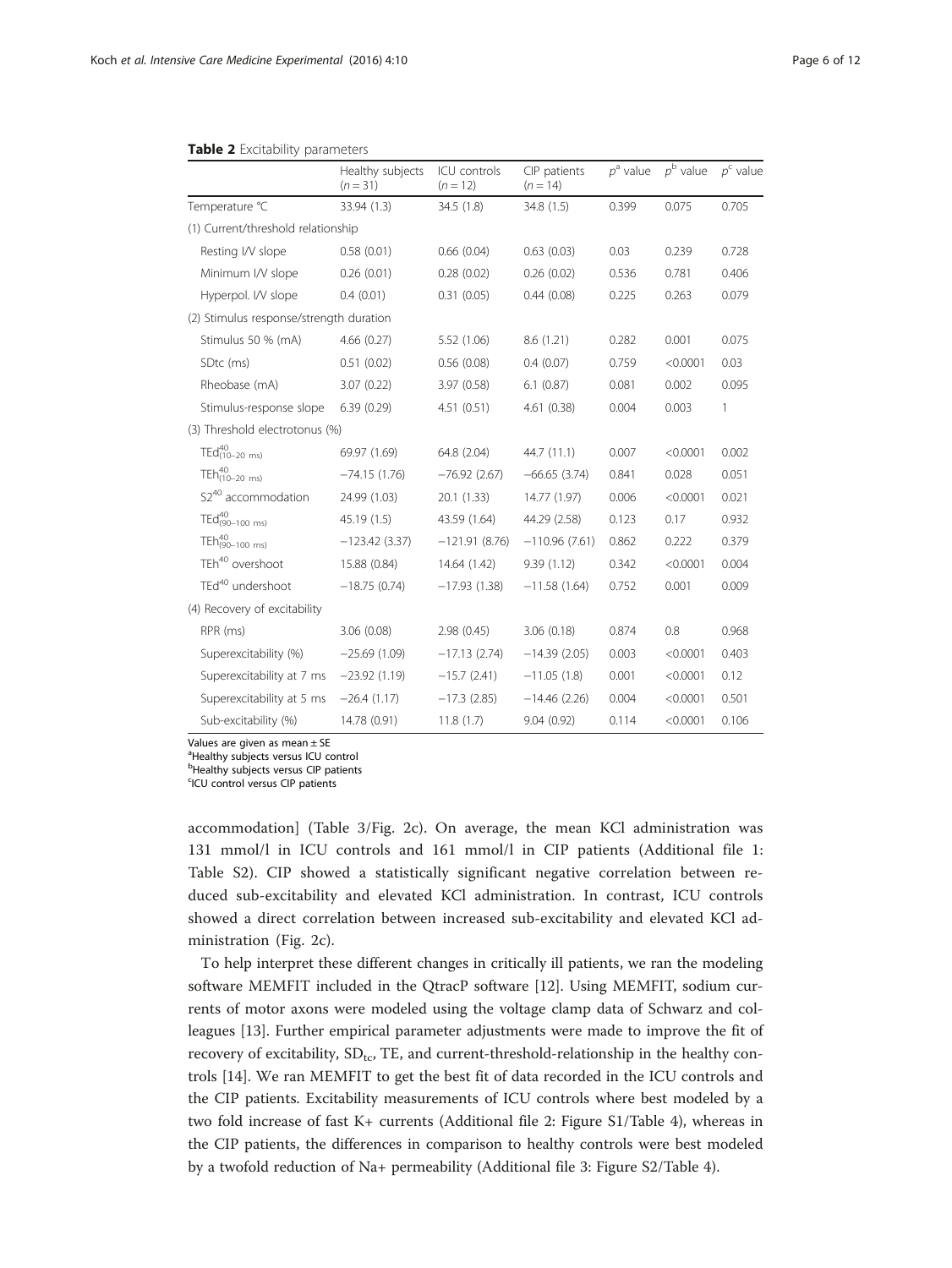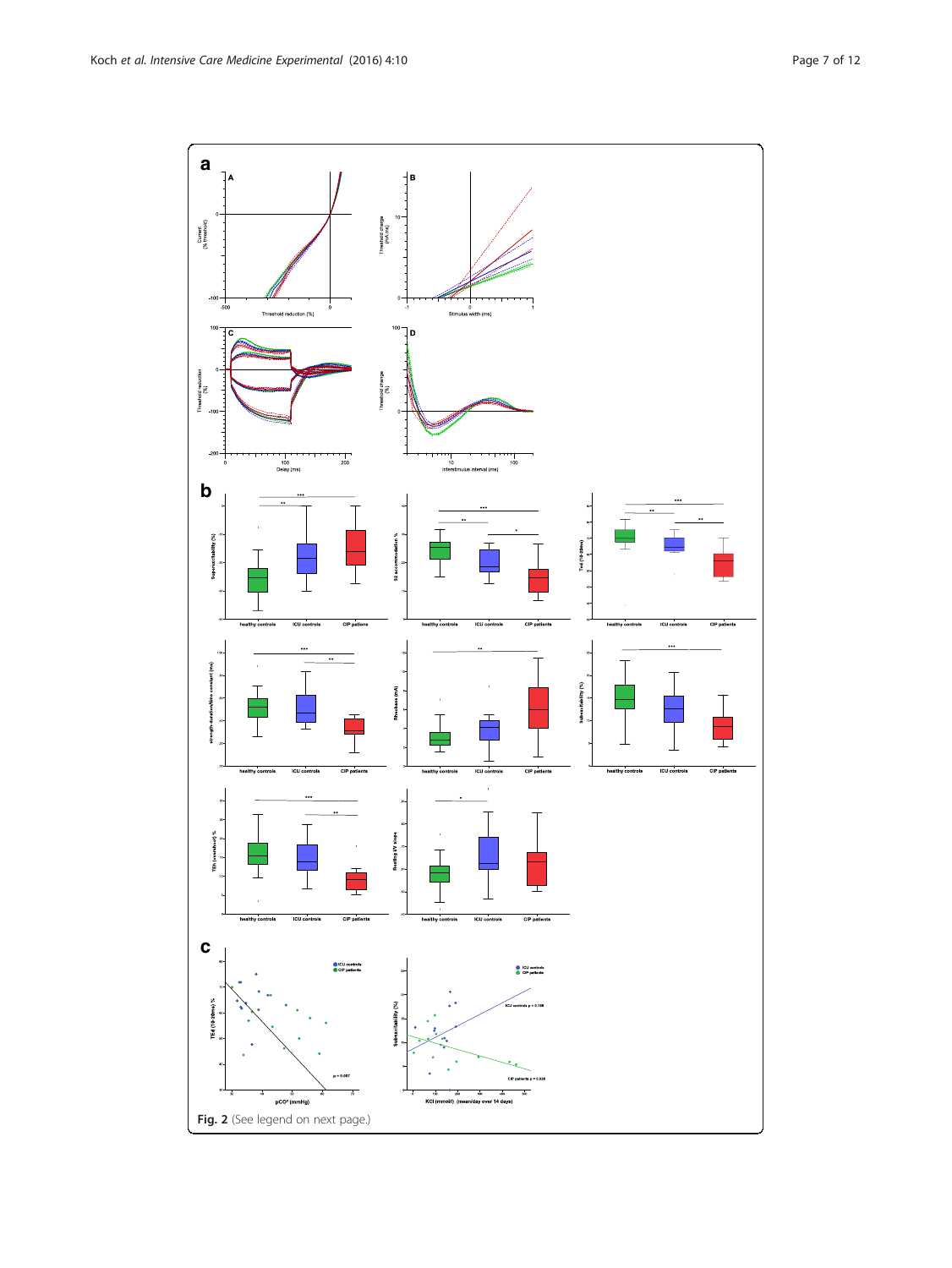#### <span id="page-7-0"></span>(See figure on previous page.)

Fig. 2 a Mean excitability data  $\pm$  SE for 31 healthy subjects (n = 31, green curve), ICU controls (n = 12, blue curve), and CIP patients ( $n = 14$ , red curve). (1) I/V slope. (2) Stimulus-response relationship. (3) Threshold electrotonus. (4) Excitability recovery. **b** Correlation between healthy controls ( $n = 31$ , green boxes), ICU controls ( $n = 12$ , blue boxes), and CIP patients ( $n = 14$ , red boxes) for superexcitability %, TEd<sub>(10-20 ms)</sub>, S2 accommodation, resting I/V slope, strength-duration time constant, rheobase, sub-excitability, and TEh (overshoot). Differences between groups are indicated as  $p < 0.05$ ; \*\*p < 0.01; \*\*\*p < 0.0001. c Correlation between laboratory parameters and excitability parameters in ICU controls ( $n = 12$ ) and CIP patients  $(n = 14)$ . pCO<sub>2</sub> and TEd<sub>(10-20 ms)</sub> ( $p = 0.007$ ). KCl mmol/l infusion rate mean/day for the first 14 days on ICU and sub-excitability. Significant correlation in CIP patients ( $p = 0.026$ ), contrary to ICU control patients ( $p = 0.159$ )

## **Discussion**

By performing motor-nerve excitability tests in critically ill patients during their early ICU stay, we are the first group to demonstrate in vivo-reduced membrane excitability related to Na+ channel inactivation in CIP patients. Contrary, the ICU control patients without CIP showed motor axon membrane depolarization.

#### Reduced membrane excitability in CIP patients during their ICU stay

Membrane depolarization as indicated by reduced superexcitability, TE, and elevated  $SD_{tc}$  in motor nerve excitability testing has been proposed as the primary, pathological sign in the CIP patients after ICU discharge [[9\]](#page-10-0). In contrast, we observed significantly reduced  $SD_{tc}$  [beside reduced superexcitability, TE, and sub-excitability] indicating reduced membrane excitability.  $SD_{tc}$  depends on passive membrane properties, as well as on voltage-dependent Na+ conductance [\[17](#page-11-0), [18\]](#page-11-0). Possible explanations for reduced  $SD_{tc}$ in motor axons could be structural changes, membrane hyperpolarization, or persistently decreased Na+ conductance [\[11,](#page-10-0) [17, 18\]](#page-11-0). Structural changes of the motor neurons are not likely, since nerve conduction velocity was normal and since it has been reported that biopsies of sensory nerves obtained from patients with CIP show no structural abnormalities [\[19](#page-11-0)]. Membrane hyperpolarization was not evident. We suggest that a decrease in persistent Na+ conductance accounts for the reduction of  $SD_{tc}$  in CIP patients. This hypothesis is confirmed by modeling our excitability data for CIP patients. The twofold decrease of Na+ current in CIP patients is in line with a nerve excitability study of patients with puffer fish—TTX [Na+ channel blocker] intoxication [[17\]](#page-11-0)—where a decrease of Na+ currents by a factor of two accounted for reduced superexcitability, sub-excitability, and TE and increased  $SD_{tc}$ .

Our study confirms that dysfunction of voltage-gated Na+ channels are involved in the pathomechanism of reduced motor nerve membrane excitability in CIP patients.

| Table 3 Correlation between selected excitability parameters and lab results |  |  |  |
|------------------------------------------------------------------------------|--|--|--|
|------------------------------------------------------------------------------|--|--|--|

|                                 | $pCO2$ mmHg | $HCO3$ mmol/l | Lactate mg/dl | K mmol/l | Na mmol/l |
|---------------------------------|-------------|---------------|---------------|----------|-----------|
| SD <sub>tc</sub> (ms)           | 0.075       | 0.41          | 0.102         | 0.993    | 0.543     |
| Rheobase (mA)                   | 0.203       | 0.875         | 0.066         | 0.097    | 0.728     |
| $TEd_{(10-20 \text{ ms})}^{40}$ | $0.007**$   | 0.2           | $0.016*$      | 0.58     | 0.924     |
| S2 <sup>40</sup> accommodation  | 0.175       | 0.215         | $0.013*$      | 0.475    | 0.072     |
| Superexcitability %             | 0.832       | 0.533         | 0.396         | 0.348    | 0.087     |
| Late sub-excitability %         | 0.165       | 0.066         | 0.664         | 0.796    | 0.147     |
|                                 |             |               |               |          |           |

 $SD_{tr}$  strength duration time constant, TE threshold electrotonus, RRP relative refractory period, HCO<sup>3</sup> bicarbonate

 $*$  p values < 0.05; \*\* p values < 0.01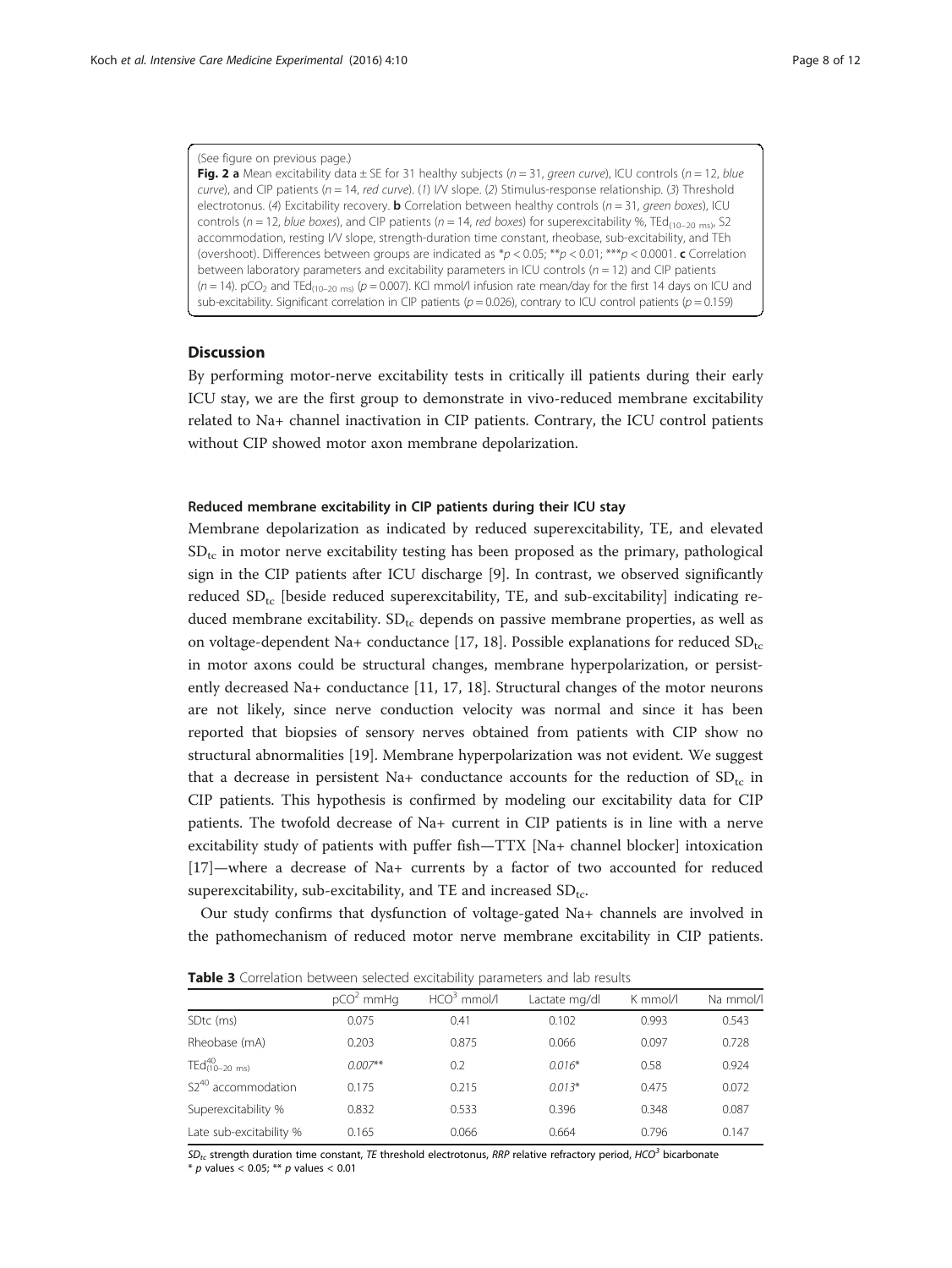<span id="page-8-0"></span>

|  | <b>Table 4</b> MEMFIT results modeling excitability parameters for ICU controls and CIP patients |  |  |  |
|--|--------------------------------------------------------------------------------------------------|--|--|--|
|  |                                                                                                  |  |  |  |

|                                        | ICU controls (%) | CIP patients (%) |
|----------------------------------------|------------------|------------------|
| P Na p (%) (percent of persistent Na)  | 51.87            | 80.4             |
| P Na N (nodal sodium permeability)     | 46.37            | 72.49            |
| G Kf I (internodal fast K conductance) | 65.89            | 74.217           |
| G Kf N (nodal fast K conductance)      | 57.71            | 73.52            |
| G Ks N (nodal slow K conductance)      | 51.56            | 53.2             |
| I pump NI (pump currents)              | 31.07            | 11.6             |

MEMFIT results modeling ICU controls and CIP patients excitability parameters showing discrepancy in percentage for sodium and potassium currents between healthy controls and ICU controls as well as healthy controls and CIP patients (please notice that in the modeling model, only the primary change is reliable)

This hypothesis is supported by an animal model of CIP describing increased inactivation of voltage-gated sodium channels as an important contributor to reduced excitability [\[3](#page-10-0)]. Voltage-gated Na+ channel inactivation can be impaired by oxidative stress and endotoxins [[20](#page-11-0), [21](#page-11-0)], which coincides with significant elevated  $pCO<sub>2</sub>$  levels in our CIP patients group compared to the ICU controls.

Our study also confirms that increased inactivation of voltage-gated Na+ channels shown in an animal model of CIP [[3\]](#page-10-0) causes reduced membrane excitability, which is a trigger for the development of muscle weakness [\[2\]](#page-10-0).

Reduced TEd<sub>(10–20 ms)</sub> and  $S2^{40}$  accommodation indicate membrane depolarization and were correlated with elevated blood lactate concentrations in all patients. As increased blood lactate concentration is a marker for illness severity in critically ill patients [[22\]](#page-11-0), our results are in line with studies showing that membrane depolarization in critically ill patients is directly correlated with severity of illness [\[6](#page-10-0)–[8\]](#page-10-0). However, further studies are needed to elucidate the molecular mechanisms of our observations.

In contrast to our study, Z'Graggen and colleagues observed membrane depolarization of motor nerves in CIP patients [[9\]](#page-10-0). However, these patients were examined 2–3 weeks after their ICU stay. According to the study of Haeseler and colleagues, dysfunction of sodium channels is related to endotoxin levels (LPS), yet patients in the post intensive care period should feature endotoxin levels close to zero [[21\]](#page-11-0). Moreover, dysfunction of sodium channels has been reported to be associated with oxidative stress. Likewise, oxidative stress should be resolved after the ICU stay [[20](#page-11-0)]. These important differences explain the different findings in the study of Z'Graggen and our study.

Early changes in membrane excitability during the ICU stay are very likely and have been shown in muscle as early as 6 h after the onset of porcine fecal peritonitis [[23\]](#page-11-0). However, due to different excitability examination setups in muscle, it was impossible to differentiate between sodium channel dysfunction and/or membrane depolarization.

## K+ currents, sub-excitability, and membrane depolarization

According to the MEMFIT model, an increase in fast K+ currents causes the changes in the ICU controls. In the healthy subjects, elevated  $[K+]_0$  causes an increase of K+ current over the membrane, as demonstrated by a decrease in superexcitability [[24](#page-11-0), [25](#page-11-0)]. Late sub-excitability is the best indicator of  $[K+]_0$  from nerve excitability measurements, owing to the activation of slow K+ channels during the action potential [[12](#page-10-0)].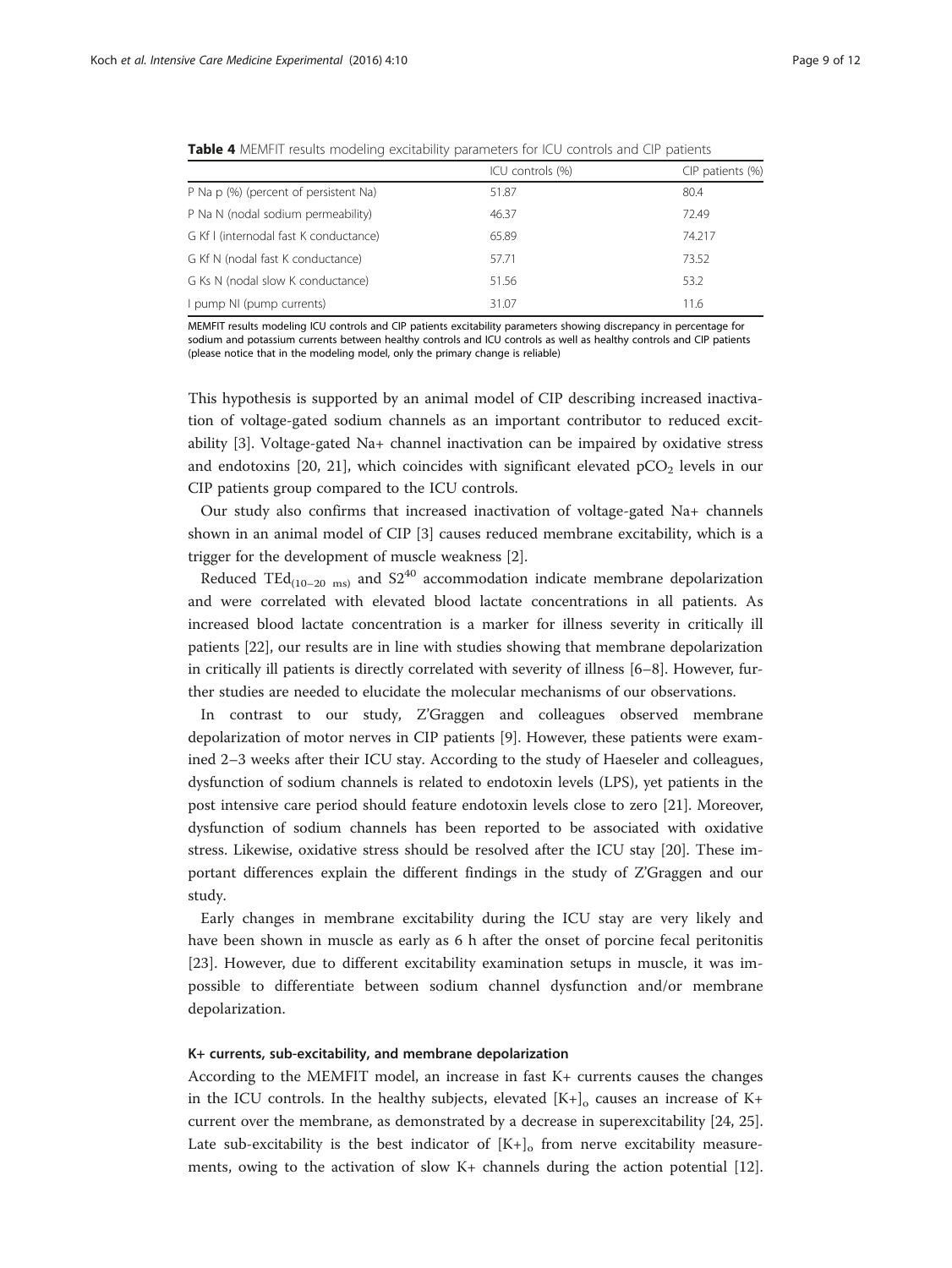<span id="page-9-0"></span>But interestingly, even though K+ currents are elevated according to the model, there is reduced sub-excitability in critically ill patients. Furthermore, we did not find a correlation between  $[K+]_0$  and superexcitability or late sub-excitability. Interestingly, elevated KCl infusion rates were correlated to reduced late sub-excitability ( $p = 0.026$ ) in the CIP patients, the opposite of what we observed in the ICU controls and what has been shown in the healthy subjects [[25](#page-11-0)]. These paradox findings may be related to instable  $[K+]_o$  plasma levels in critically ill patients requiring potassium substitution in order to keep  $[K+]_o$  plasma concentration within the normal range. Further, it needs to be mentioned, that changes in sub-excitability/superexcitability are related to local potassium levels which may be different from local potassium levels in healthy subjects due to poor microcirculation in critically ill patients [\[26](#page-11-0)]. The inverse relation between the ICU controls and the CIP patients may be related to the significantly elevated pCO2 concentrations in CIP patients which will cause higher intracellular H+ levels and could finally induce reduced K+ current. It has been shown that prolonged ischemia causes membrane depolarization in sensory nerves, correlating with a "paradoxical" reduction of K+ currents by increasing intracellular acidosis [[27](#page-11-0)]; however, those findings are still a matter of discussion and need further exploration.

## Limitations

Our study has limitations. All of our CIP patients featured concomitant critical illness myopathy, which may have influenced excitability results in motor axons. However, since conditioning currents applied in stimulus-response and current-threshold relationships and TE assessments would not be sensed by the innervated muscle fibers, these data should not have been affected by concomitant myopathy. Due to the explorative and non-confirmatory study design, we avoid to report a post hoc power analysis in the paper, as recommended by Hoenig and colleagues [\[28](#page-11-0)].

## Conclusions

We confirmed previous in vitro findings in vivo, showing that inactivation of motor axon voltage-gated Na+ channels is the primary contributor of muscle weakness in CIP patients. Additionally, we provided evidence that abnormal membrane depolarization in motor axons is a general finding in ICU patients corresponding to illness severity. Moreover, we observed a paradoxical membrane depolarization related to K+ equilibrium that could be related to intracellular acidosis; however, this still needs to be evaluated in future studies.

## Additional files

[Additional file 1: Table S1.](dx.doi.org/10.1186/s40635-016-0083-4) Electrophysiological data. neCMAP, nerve evoked compound muscle action potential amplitude; SNAP, sensory nerve action potential amplitude; dmCMAP, direct muscle evoked compound muscle action potential amplitude. p value compares ICU controls versus CIP patients (Mann-Whitney U). Values are given as mean ± SD. Table S2. Laboratory data p value compares ICU controls with CIP patients. pCO, partial arterial pressure of carbon dioxide; pO<sup>2</sup>, partial arterial pressure of oxygen; HCO<sub>3</sub>, bicarbonate; Na, sodium; K, potassium Ca, calcium. (DOC 52 kb)

[Additional file 2: Figure S1.](dx.doi.org/10.1186/s40635-016-0083-4) MEMFIT data showing best fit of current changes in % for ICU controls. GKfl, internodal fast K conductance; GKfN, nodal fast K conductance; GKsN, nodal slow K conductance, PNa p (%), percent of persistent Na; P Na N, nodal sodium permeability; GLkN, nodal leak conductance; IPumpNI, pump currents; GKsI internodal slow K conductance). (TIF 104 kb)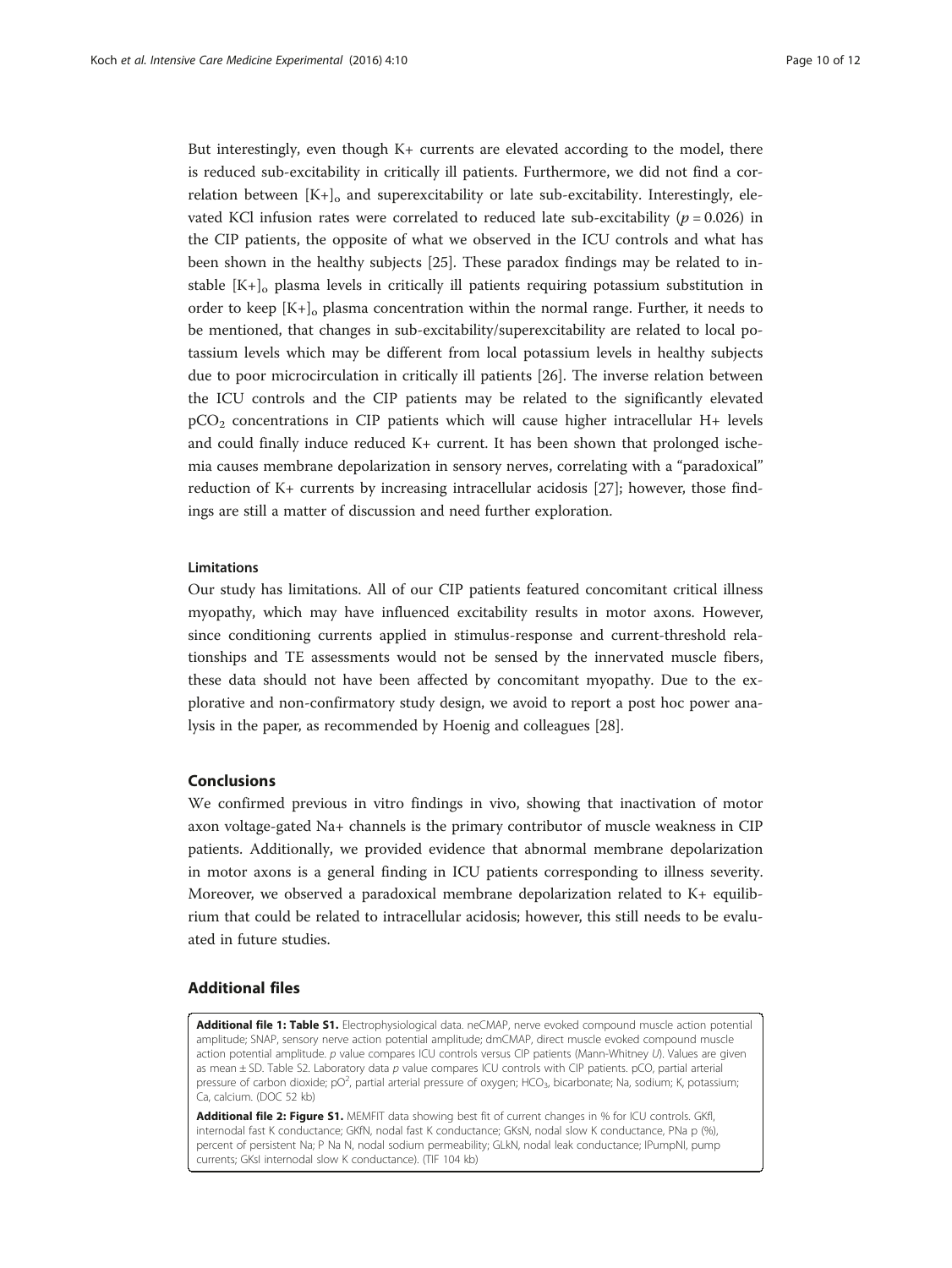<span id="page-10-0"></span>[Additional file 3: Figure S2.](dx.doi.org/10.1186/s40635-016-0083-4) MEMFIT data showing best fit of current changes in % for critical illness polyneuropathy patients. GKfl, internodal fast K conductance; GKfN, nodal fast K conductance; GKsN, nodal slow K conductance; PNa p (%), percent of persistent Na; P Na N, nodal sodium permeability; GLkN, nodal leak conductance; IPumpNI, pump currents; GKsI, internodal slow K conductance). (TIF 112 kb)

#### Acknowledgements

We thank our patients and their consenting relatives. The Deutsche Forschungsgemeinschaft (DFG/KFO 192) supported this work. SWC and SK received support from the Deutsche Gesellschaft für Anästhesiologie und Intensivmedizin (DGAI). SWC and JF received funding from the Berlin Institute of Health (BIH), Twinning Research Grant (TRG 3).

#### Authors' contributions

SK, JB, SWC, CS, and JF conceived and designed the experiments. SK, JB, KH, and SW performed the experiments. SK, JB, and JG analyzed the data. SWC and CS contributed to the materials/analysis tools. SK, JB, JF, FL and JG wrote the paper. All authors read and approved the final manuscript.

#### Competing interests

The authors declare that they have no competing interests.

#### Tweet

Reduced motor nerve excitability in critical illness polyneuropathy is due to inactivation of Na<sub>v</sub> channels in vivo.

#### Take-home message

Patients with critical illness polyneuropathy feature reduced motor nerve excitability due to inactivation of Na<sub>v</sub> channels which is related to the development of muscle weakness. Abnormal motor nerve membrane depolarization is a general finding in critically ill patients and is correlated with illness severity.

#### Author details

1 Department of Anesthesiology and Intensive Care Medicine, Campus Virchow-Klinikum and Campus Charité Mitte, Charité-Universitätsmedizin Berlin, Augustenburger Platz 1, 13353 Berlin, Germany. <sup>2</sup>Klinik für diagnostische und interventionelle Radiologie und Nuklearmedizin, Klinikum Esslingen GmbH, Hirschlandstraße 97, 73730 Esslingen a.N, Germany. <sup>3</sup>Neurology, Universitätsklinikum Jena, Jena, Germany. <sup>4</sup>Experimental and Clinical Research Center, Charité -Universitätsmedizin Berlin, Max Delbrück Center for Molecular Medicine in the Helmholtz Association, Jena, Germany. <sup>5</sup>Heart Center Brandenburg and Medical School Brandenburg (MHB), Bernau, Germany. <sup>6</sup>Berlin Institute of Health (BIH), Berlin, Germany.

## Received: 13 December 2015 Accepted: 29 April 2016 Published online: 20 May 2016

#### References

- 1. Koch S, Spuler S, Deja M et al (2011) Critical illness myopathy is frequent: accompanying neuropathy protracts ICU discharge. JNNP 82:287–293
- 2. Weber-Carstens S, Koch S, Spuler S, Spies C, Bubser F, Wernecke K, Deja M (2009) Non-excitable muscle membrane predicts ICU-acquired paresis in mechanically ventilated, sedated patients. Crit Care Med 37(9):2632–2637
- 3. Novak KR, Nardelli P, Cope TC et al (2009) Inactivation of sodium channels underlies reversible neuropathy during critical illness in rats. J Clin Invest 119:1150–1158
- 4. Rich MM, Bird SJ, Raps EC et al (1997) Direct muscle stimulation in acute quadriplegic myopathy. Muscle Nerve 20:665–73
- 5. Filatov G, Pinter MJ, Rich MM (2005) Resting potential-dependent regulation of the voltage sensitivity of sodium channel gating in rat skeletal muscle in vivo. J Gen Physiol 126:161–172
- 6. Cunningham JN, Carter NW, Rector FC, Seldin DW (1971) Resting transmembrane potential difference of skeletal muscle in normal subjects and severely ill patients. J Clin Invest 50:49–59
- 7. Adrie C, Bachelet M, Vayssier-Taussat M et al (2001) Mitochondrial membrane potential and apoptosis peripheral blood monocytes in severe human sepsis. Am J Respir Crit Care Med 164:389–395
- 8. Yamakawa K, Ogura H, Koh T et al (2013) Platelet mitochondrial membrane potential correlates with severity in patients with systemic inflammatory response syndrome. J Trauma Acute Care Surg 74:411–418
- 9. Z'Graggen WJ, Lin CS, Howard RS, Beale RJ, Bostock H (2006) Nerve excitability changes in critical illness polyneuropathy. Brain 129:2461–2470
- 10. Latronico B (2001) Critical illness polyneuropathy and myopathy: a major cause of muscle weakness and paralysis. Lancet Neurol 10:931–941
- 11. Bostock H, Cikurel K, Burke D (1998) Threshold tracking techniques in the study of human peripheral nerve. Muscle Nerve 21:137–158
- 12. Kiernan MC, Bostock H (2000) Effects of membrane polarization and ischaemia on the excitability properties of human motor axons. Brain 123:2542–2551
- 13. Bostock H, Baker M, Reid G (1991) Changes in excitability of human motor axons underlying post-ischaemic fasciculations: evidence for two stable states. J Physiol (Lond) 441:537–557
- 14. Schwarz JR, Reid G, Bostock H (1995) Action potentials and membrane currents in the human node of Ranvier. Pflugers Arch 430:382–392
- 15. Bostock H, Rothwell JC (1997) Latent addition in motor and sensory fibres of human peripheral nerve. J Physiol (Lond) 498:277–294